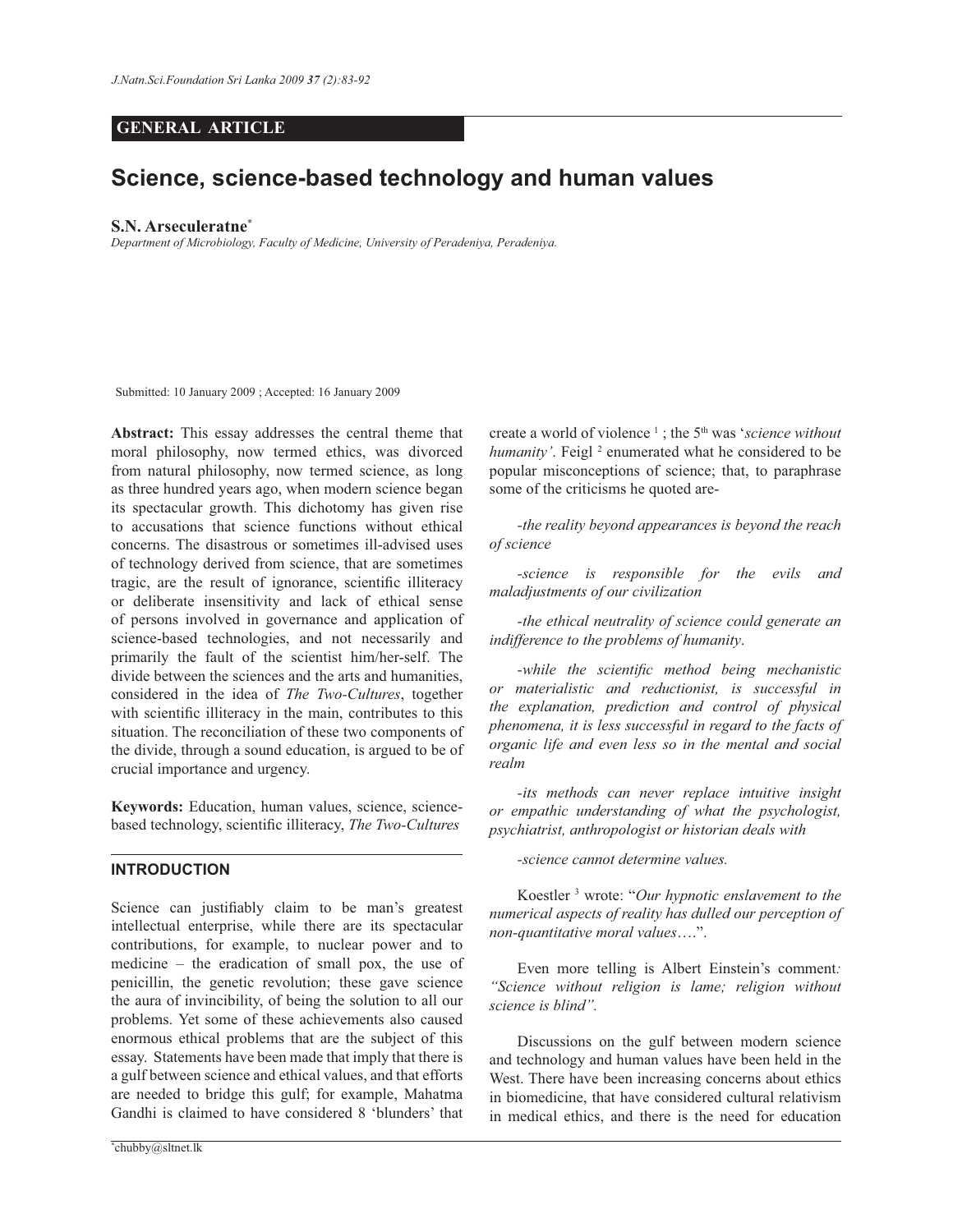of our doctors in Asian ethics. In medicine there are also the materialistic goals of medical technology, and questionable acts in the practice of commercialized medicine. But despite our exposure to both modern science and Asian religious values, this debate has yet to be initiated here.

 My view, in synopsis, is that the problem lies in the applications of science which, is ethically neutral in its theoretical framework, and any relevance of ethical considerations can only be in the applications of science such as in experimentation on animals and even human subjects, or the ethical connotations of procedures in assisted human reproduction or in the adverse environmental effects of technology, and the use of science based technologies as in germ warfare.

## *What is science?*

Formal sciences include mathematics as an example of an abstract science that develops from 'thought experiments'; the empirical sciences are biology, chemistry and physics; the latter two are sometimes called the hard sciences. These divisions constitute natural philosophy, or natural sciences; the social sciences are sometimes called the soft-sciences. Science uses empiricism and theoretical reasoning, while religion is based on faith, and practical reasoning. In other words, the differences between the moral philosopher and the scientist are based on sentiment versus reason, respectively. Emotivity is the base of ethics. Positivity, and hence its practitioners, the positivists or logical positivists, was the hall-mark of scientists with their "*objective methods of empirical science*" <sup>4</sup> .

 Science has three aspects that concern us. Firstly it is a body of organised knowledge and secondly, it has been acquired through well- (or sometimes ill-) defined methodologies and approaches, noting, contrary to popular belief, that there is no such thing as The scientific method. The findings of science, its factual content, are necessarily approximations to the truth and theories based on such data are constantly changing or evolving. The identification of what is science and what is not, is through more-or-less well-defined methodologies and criteria; however the goal-posts of this game might need shifting with developments in the philosophy and methods of science.

Science, for Vance Hall is<sup>5</sup> "essentially the gathering *of neutral, value-free things called 'facts' from the rocksolid world of empiricism*"; and according to the longheld, classical view, the process of scientific discovery begins with the dispassionate observation of facts

through empiricism, induction towards generalised theories or hypotheses from these facts objectively, attempting to prove these hypotheses, and if they are successfully validated, then scientific knowledge and theories are established. *"….the legend that science is a purely rational pursuit, that the scientist is a more 'levelheaded' and 'dispassionate' type than others…….or that he is able to provide for himself and his contemporaries, a rational substitute for ethical insights derived from other sources*", so wrote Koestler<sup>3</sup>, is also a common belief that is often the basis of his confrontation with its critics. But this view of the linear process of the growth of science is probably not what really happens and is now quite obsolete.

## *What are Values?*

As much as there are several types of intelligence (mathematical, emotional, aesthetic and so on), values may exist in various forms, those that are primarily relevant to the individual such as aesthetic values, or political values derived from affiliation to political theories or parties. The origins of human values are sometimes nebulous and ill-defined but they are determined from our childhood and may be even by our genes.

 There are, then, those values that arise in his interactions with society which as Hemple quotes them are *"egoistic, altruistic, hedonistic and utilitarian*"; Dr Mahathir Mohammad, former Prime Minister of Malaysia in his crusade against unbridled westernisation, spoke of '*Asian Values'*. During the early years of World War II, Victor Gollancz wrote a book titled "*Our Threatened Values*" referring to the threat to freedom and democracy that Nazism posed. These values and others such as 'goodness', 'justice' or 'fundamental human rights' do not seem to be immediately in the province of science. But there is one sense in which values come, or should come, into the application of science; this arises from the social function of science, on which Julian Huxley commented<sup>6</sup>: *"……science is not the disembodied sort of activity that some people would make out, engaged on the abstract task of pursuing universal truth, but a social function intimately linked up with human history and human destiny. And the sooner scientists as a body realize this and organize their activities on that basis, the better for both science and for society";* that statement underscores what I will repeat later that an urgent priority is that our education must be reoriented to provide the links between the sciences and the humanities that could give us those perspectives of *human history and human destiny*. It is for this reason that scientists were in the forefront of the Pugwash Movement. But as I argue later,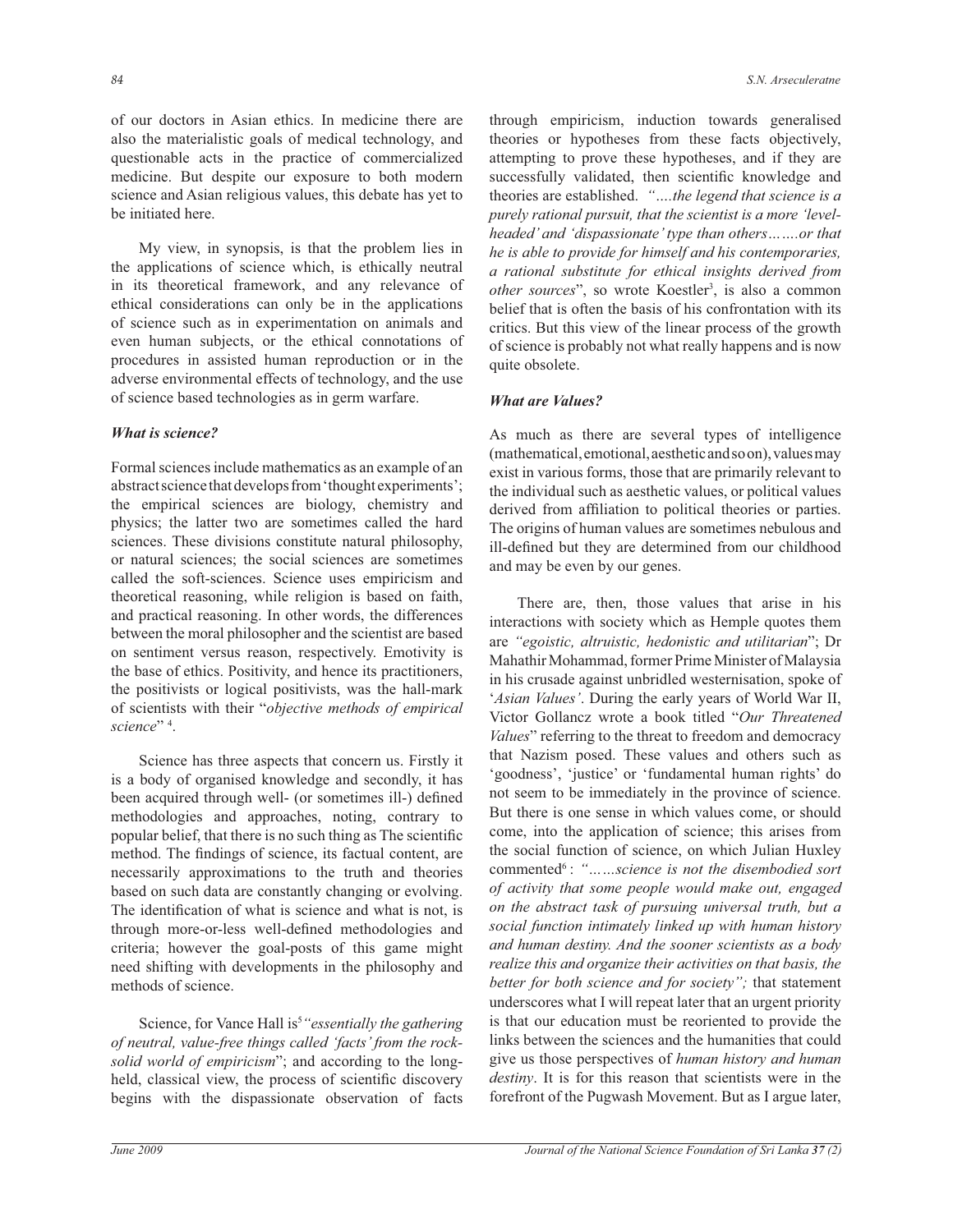it is in the later applications of scientific discovery that ethical problems arise.

 In terms of the view that science is ethically neutral it was written *ISI Press Digest* 1984, **9**(2): 69: *"…the alleged split between the cultures of science-technology and humanism 'generates the illusion that science is morally neutral….Though it is very understandable that a scientist when confronted with the stupidity of naked power and violence would withdraw into the peace of his research and truth, still such isolation is a peculiar form of conceit and arrogance. Scientists are responsible for all they do and for what they fail to do….''*

To understand the background to these comments, it is useful to consider briefly the history of modern science.

# *The history of natural philosophy and the origins of the divide*

It seems to me that the negative views on science as being without an ethical basis or that it is an illusion that science is morally neutral, arise from a misunderstanding of the nature and the history of science. Science grew out of a need to understand nature or as Aristotle said "*All men by nature desire to know*". During the last four hundred years, during which modern science grew rapidly in Europe bringing about what is usually called the scientific revolution, there was first the aim of understanding natural phenomena, then of mastering nature, and next controlling them and to use them for our purposes. The application of the results of scientific exploration for the use by man, that is technology, was an early enterprise; *"The ability of natural philosophical knowledge to yield practical outcomes and to produce the means for technological control of nature was taken as reliable tests of its truths"* <sup>7</sup> and from that enterprise arose the ethical problems that we face.

 Science, in its early period, was called a system of natural philosophy (from whence the title of the contemporary research degree of Doctor of Philosophy is derived). Science was concerned with the phenomena and events of nature and its practitioners were then known as natural philosophers; *"New philosophers"* was the term by which contemporary scientists were known during Francis Bacon's time in the 17<sup>th</sup> century and the *"term 'scientist' was invented only in the nineteenth century"* <sup>7</sup> .

 Incidentally, I was surprised that none of 10 young academics in our faculty with a PhD, could tell me why their degree is called a Doctorate in Philosophy; that says much for the incomplete education in science that they received and of their scientific illiteracy.

When it appeared to be the case, as Feigl wrote  $2$  that: *"…. it is true thatscience cannot dictate value standards*", it occurred to me that this began centuries ago when the moral philosophers (now called the ethicists) and the natural philosophers (now called the scientists) began their work on divergent lines and through different approaches, and that this consideration is a useful starting point for this discussion.

 Take some comments on fundamental differences between a scientist and a moral philosopher in their ways of thinking:- 8

(1) *Sophists of the 6th c BC Greece – Plato, Aristotle, recognized* Nomos, *convention (morality), and* Phusis*, nature, that is observable and empirical.* The division between the approaches of natural philosophy and moral philosophy had its origins even as early as that.

(2) *Science was not concerned with 'moral philosophy'; Moral philosophy inquires into rational foundations of moral judgements. Indeed one of the prime societies of scientists*, the French Académie Royale des Sciences, *"announced its intention that 'in the meetings, there will never be a discussion of the mysteries of religion or the affairs of state'. Such subjects, it was thought, could only divide people, and by the 1660s there was already some bitter experience with philosophical societies that split apart along grand metaphysical fault lines"* <sup>7</sup> .

 C. P. Snow<sup>9</sup> reminded us that "…. *the Royal Society, early this century, deliberately excluded from its scope the social sciences and other fields of learning which, in other countries, would be regarded as part of 'science' in its universal sense";* The Royal Society of London is the oldest and most prestigious scientific society in the world.

(3) Wilhelm *Dilthey argued that the method of the human sciences necessarily differs from that of the* Naturwissenschaften*. Knowledge in the latter concerns reality external to the mind and its products; knowledge can therefore be formulated as statements of causal relations. By contrast, the* Geisteswissenschaften *pursue objective knowledge through 'understanding' [verstehen], requiring the interpretation of meanings and their objectification in individual experience and socio-cultural products (such as art, mythology, or*  historical institutions)"; <sup>10</sup> it should be added that Smith's "*individual experience*" is of a private nature, such as in meditation or religious experience that contrasts with a science that has been described as 'public' and hence open to public verification or falsification.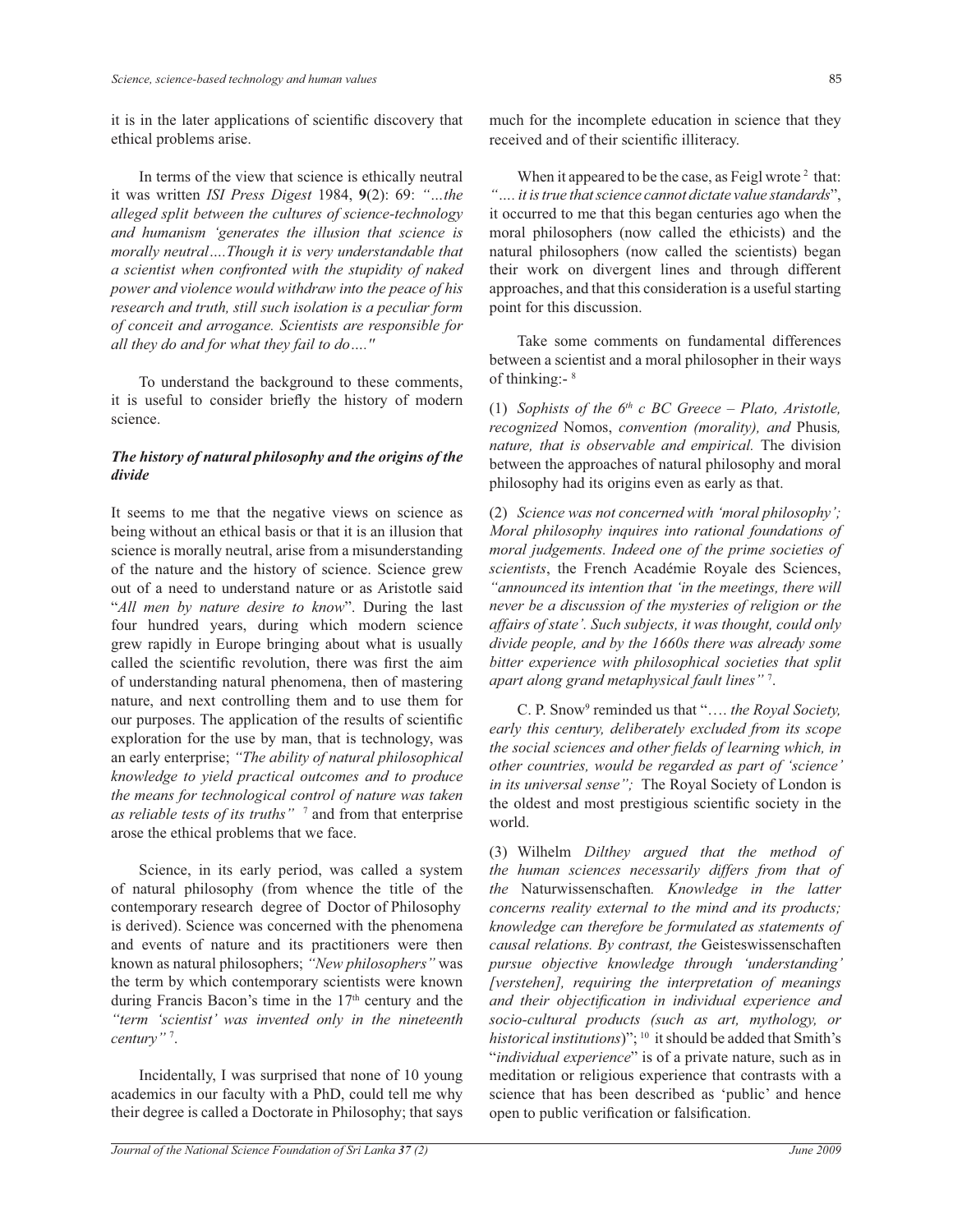(4) *There is a contrast of reason, which is what science has, while sentiment or passion (David Hume) is central in morality; the ultimate moral decisions rest not on human reason but on sentiment.*

(5) *Moral philosophy is ethics that was concerned with values rather than facts which natural philosophy dealt with*.

(6) *Science as a discourse conforms to the methods of reasoning - induction and deduction as in the empirical sciences - that are rational. Reasoning in ethics as in other spheres of value-discourse cannot be said to conform to such a method.* 

(7) *Science contrasts with ethics as one discipline in the humanities, with its recourse to reason, logic, induction and deduction, and the empiricism that uses sensederived data.*

(8) *Moral problems are not assessable by the senses that are the routes of scientific empiricism.*

 Sheldrake, in *Morphic Resonance. The Presence of the Past. The Habits of Nature* <sup>11</sup> stated: '' *Pythagorean mystical experience was not in conflict with reason, but rather in harmony with it; for reason itself was considered above all the ability to experience proportions and ratios. Indeed this insight helped to shape the Greek understanding of the rational – that which is concerned with ratio. Reason came to be regarded as the highest aspect of the soul, that which is not only closest to the divine, but actually participates in the divine nature…….. Although the Pythagoreans are often regarded as prototypic natural scientists, they were in fact steeped in a mystical and prescientific experience of the world."*  That comment is also relevant to the Two-Cultures that I will refer to later.

 To summarize some views of Professor P. D. Premasiri (2005, *personal communication*),

(9) *There is a difference in the way reason is used in establishing a scientific judgement and the way reason is used in establishing a moral judgement*

(10) *The ultimate standards of morality are non-rational in the sense of the use of 'induction' and 'deduction' that scientists use.*

(11) *Rationality, in the sense in which it is used in the sciences, in morals applies only to the factual bases of a moral judgement and not to the moral judgement itself* 

(12) *Some early 20th century philosophers considered ethical statements to be meaningless.*

(13) *The logical positivists (or empiricists such as Morris Schlick, Karl Popper, Ludwig Wittgenstein, A. J. Ayer) argued that statements in religion, ethics, and metaphysics* 

*are cognitively meaningless and have no connection with factual knowledge. This view accentuated the division between the natural philosophers and sciences and the moral philosophers.* 

(14) *There is a large body of literature in which reason is contrasted with faith*, (and by implication that there exists a gulf between science based on reason and religion based on faith).

(15) *In the 20th century, moral philosophy moved away from moral truths towards logical and conceptual issues.* 

 It is illustrative of the zeal with which the natural philosophers of the early decades of the growth of modern science, notably the (logical) positivists, regarded the potential of the scientific enterprise, who *"dismissed all such questions* (the beginning of everything, the meaning of life) *as non-questions or pseudo-questions"* <sup>12</sup> , and ultimately *"Science and medicine were challenging religion as meanings of existence…..Seeking to understand and change society, Enlightenment thinkers looked to science for their model. It was seen as an incomparable engine of analysis: objective, critical and*  progressive"<sup>13</sup>.

 Koestler's phrase <sup>3</sup> "*parting of the ways*" between the scientist and his science from the ethicist or moralist and his ethics, implies that while both were initially engaged in ethical considerations, the later abandonment of moral philosophy by the natural philosophers took place. It is worth quoting him on the consequences of this parting of the ways of the moral philosophers and the natural philosopher-scientists, if only because his vivid comments remind us of the very problem we are discussing – science and human values: *"Freed from mystical ballast, science could sail ahead at breathtaking speed to its conquest of new lands beyond every dream. Within two centuries it transformed the mental outlook of* Homo sapiens *and transformed the face of his planet. But the price paid was proportionate: it carried the species to the brink of physical self-destruction, and into an equally unprecedented spiritual impasse".* To use a Biblical metaphor, the '*parting of the ways'* was not an act of commission as the eating of the forbidden apple by Adam was, and then his parting from the Garden of Eden; if the ethicists want to blame the scientist, it should be for an act of omission, the original sin, on the latter's part.

 I'd rather think that there was necessarily a difference in viewpoints of these two groups *ab initio* as the fifteen points stated above indicate, the natural philosopher studying nature for its own sake. Thus Mendel was concerned with the quantitative aspects of what we now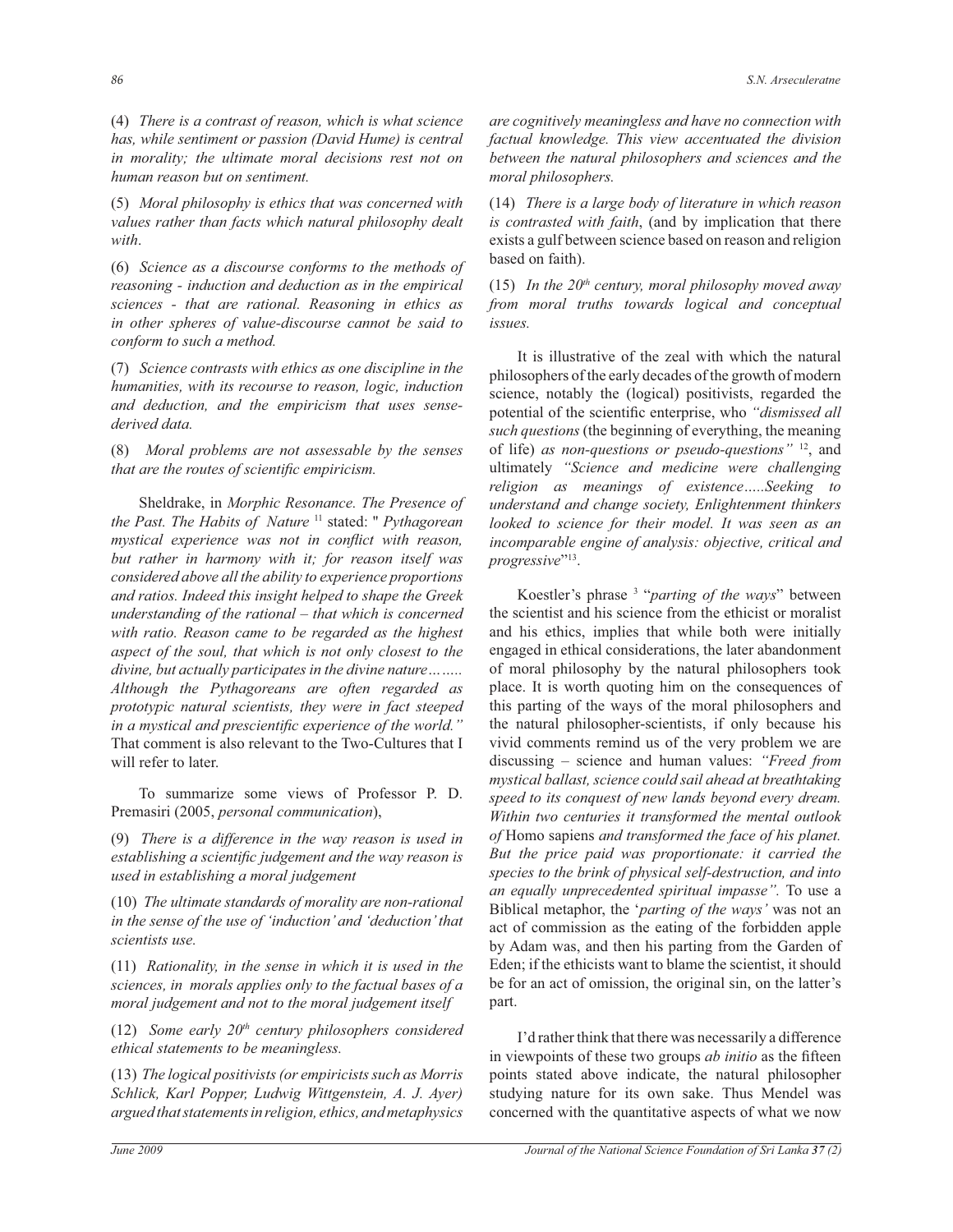know as genetically-based inheritance of characteristics; he did not foresee the molecular biology of the gene and DNA that gave rise to the ethically complicated issues in human reproduction that we grapple with today; nor were Democritus (4<sup>th</sup>c BC) and John Dalton aware of the possibilities of exploiting the forces of nuclear fission, when they proposed the theory of atoms, while the reductionist physics of fundamental particles finally made possible the use of nuclear power. I doubt if ethical connotations are identifiable in Mendel's or Dalton's seminal writings.

 The natural philosophers were thus not concerned with moral philosophy and the division of labour, as it were, occurred early in the history of science, that perhaps also initiated the separation of the *Two-Cultures.* 

*"From the 14th century, Europe's cultural and intellectual life was undergoing mighty rebirth*.." <sup>13</sup> .

There were overlapping movements with the scientific revolution; there was the enlightenment, and the growth of humanism. But it is odd that despite the ideas of humanism there was this so-called separation which prompted Edward O. Wilson to comment <sup>14</sup> : "*Since the decline of the enlightenment in the 18th century, Western scholars have steadfastly partitioned knowledge into three great branches: the natural sciences, the social sciences and the humanities. They have also assumed that the line between the natural sciences on one side ('science') and the humanities and more humanistic social sciences on the other side is a permanent*  epistemological discontinuity". Snow<sup>9</sup> as pointed out above, also reminded us that "….*the Royal society, early this century, deliberately excluded from its scope the social sciences and other fields of learning which, in other countries, would be regarded as part of science in its universal sense".*

 A word on the relation between science and technology. Early technological inventions, such as steam engines and clocks, arose from human ingenuity, and the nomothetic bases of their functioning came much later; I remember reading somewhere an account of an ancient intricate Greek clock that was found on the bed of the Ionian sea. It is said that despite Edison's many inventions based on electricity, he did not know of Ohm's Law. While these inventions gave rise to the theoretical bases that comprise nomothetic science, technology in turn was then further developed as applied science, for example the increased efficiency of steam engines through the science of thermodynamics, and electricity to electronics. Shapin <sup>7</sup> however thought it *"unlikely that the 'high theory' of the Scientific Revolution had any* 

*substantial direct effect on economically useful technology in either the seventeenth century or the eighteenth. Utilitarian motives among many modern philosophers do not automatically equate with substantial economic consequences…".* Shapin<sup>7</sup> however points out that R.K. Merton, the proponent of the theory about the social and cultural relationships of science, notably economic and military aspects*, "claimed to have showed a clustering of scientific work of the early Royal Society in areas of potential economic or military application……".*

This brief history suggests two contexts of science;

 (i) Firstly science as an intellectual exercise that leads to the exploration of nature for its own sake and the establishment of a scientific culture. In this first context, there is the consideration of what constitutes scientific activity and what is scientific. This spills over into the current debate on the relation between science and paranormal phenomena and what is non-science.

 (ii) The second context is the growth of sciencebased technology that we use. It is in its second context or role that the confrontation with human values and ethics arises, mainly from man-made decisions, outside the purview of science – such as the use of nuclear physics to produce and use the atomic bomb; on the other hand nuclear technology has the beneficial promise of a vast source of energy. There are grey areas such as the use of chemical knowledge to make agrochemicals, the misuse of which can cause degradation of the environment. The point that I wish to emphasize is that it is irrational therefore to lay the blame for the root causes of wars for example, primarily on science as science. The exploitation of science-based technology needs to be guided by the ideas of humanism and ethics if we are to avoid these adverse applications. This is why I titled this discussion – *Science, science-based technology and human values*  rather than simply *Science and human values*.

## *Intrinsic values of science*

If it is concluded that science is without a basis of moral philosophy or societal ethical values, it must however be realized that science has its own intrinsic values, that are 'internal' to its methods and philosophy.

 Firstly, the role of values in the conditioning of the scientist in his creative thinking. The early history of modern science has an example of religious 'values' that guided its practitioners. The early scientists of the Renaissance, Kepler and Newton, so Koestler<sup>3</sup> wrot*e,"based their search into nature on the mystic conviction….that the world was a completely rational,*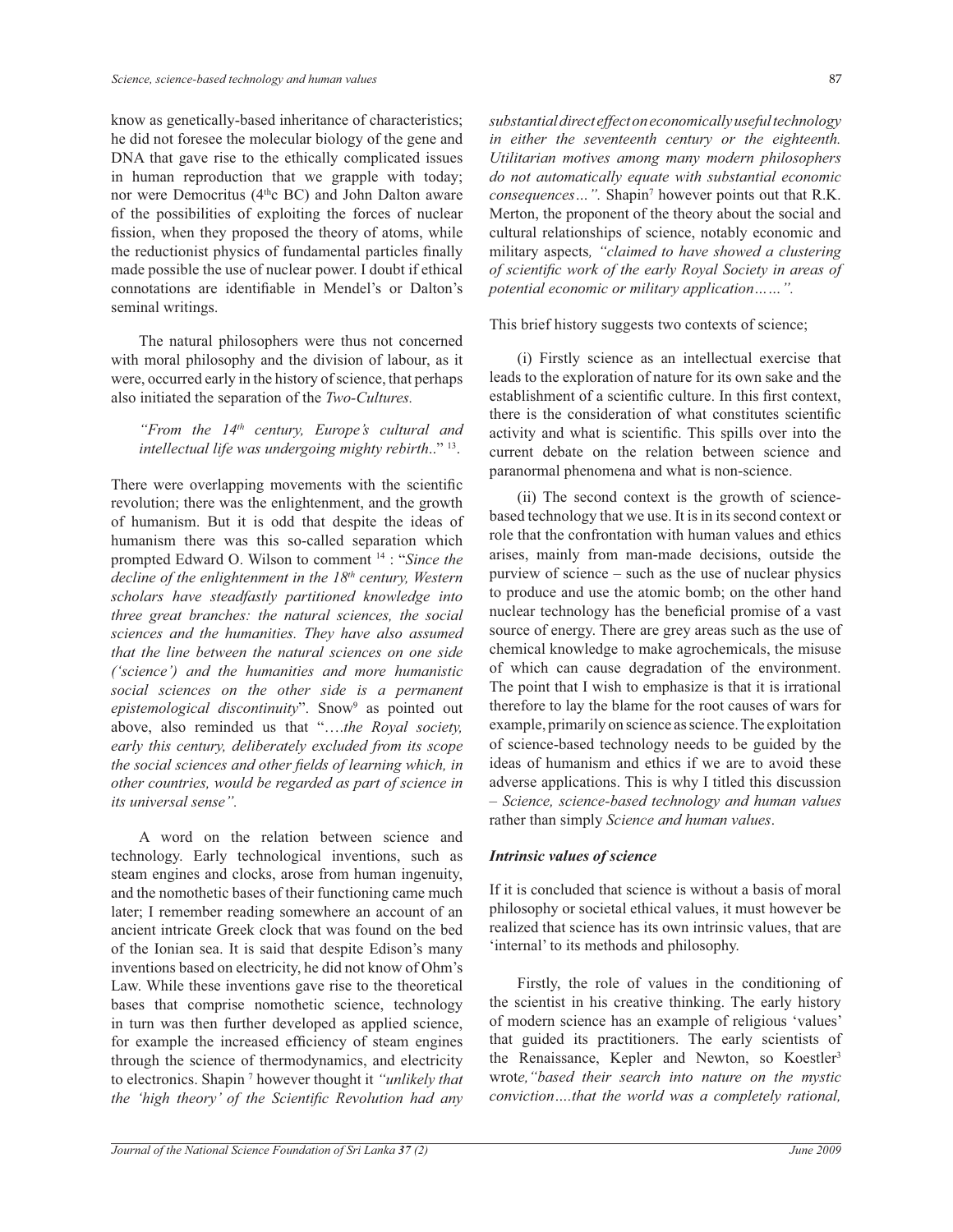*ordered harmonic creation…"* and quoting a modern historian of science - Butterfield<sup>15</sup>, the *"…aspiration to demonstrate that the universe ran like a piece of clock-work…was itself initially a religious aspiration*" indicating a basis of religious values*.* But then followed what Koestler<sup>3</sup> called the '*estrangement*' when *"The mechanical universe could accommodate no transcendental factor"* and *"Cut off from what was once called the philosophy of nature and now exact science, theology continued its own specialized, doctrinal line…. To the inquiring intellect, the established churches became venerable anachronisms*" bringing about what Whitehead<sup>16</sup> referred to as "...a gradual decay of *religious influence in European civilization…For over two centuries religion has been on the defensive, and on a weak defensive".* The content of science notably the idea of biological evolution was in conflict with the idea of special creation of man and was a continuation of the rift between science and the orthodox Church*.* At this contextual level, Buddhism however advises that imponderables such as the origin of the universe are beyond human understanding and that it is advisable to spend one's efforts dealing rather with the 'now', of his personal predicament.

Before I read McMullin's essay<sup>17</sup> Values in Science, I had annotated two significant cartoons by Sidney Harris; the first was on page 31 of *There Goes Archimedes*, 18 the annotation of which<sup>19</sup> was: *"Investigators also sometimes choose between competing hypotheses as a result of nonscientific beliefs. Robert Fludd, one of the early supporters of William Harvey's theory of blood circulation, favoured Harvey's hypothesis because it supported Fludd's belief in the basic parallel between the cosmos (circular motion of the planets) and man (circular motion of blood)".* The second annotation was on page 62 of *At Home with the Einsteins* <sup>20</sup> in a cartoon titled *"If Newton was a Botanist"* and its annotation from Richard Jones <sup>21</sup> read: *"This leads him*  (Paul Feyerabend) *to the controversial conclusion that competing theories are equally reasonable alternatives with one being eliminated in favour of another only as a result of subjective choice. 'What remains are aesthetic judgements of taste, metaphysical prejudices, religious desires, in short, what remains are our subjective wishes*". The point that McMullin<sup>17</sup> made (as much as these annotations did) is that value-judgements from prior conditioning do enter into a scientists interpretation of what he observes and in the formulation of his theories.

 Another example of an intrinsic value of science, is the use of Ockham's (William of Ockham's) razor in maintaining an economy and simplicity of hypotheses and theories. In the content of science are the predictive value of scientific theories and their explanatory cohesiveness.

 Other values in the practice of science spring from or are related to general ethical values, or morality that underlies a stable human society; here it is in the community of scientists, their values of integrity in scientific writing, recognition and acknowledgement of prior work, acknowledgement of authorship, and the avoidance of fraud in recording and reporting of results. "…*. we must continue to insist that honesty in experimentation, openness to rival views, and criticism of established views are values honoured in science, and to*  an extent enshrined in its institutions<sup>22</sup>. To Bronowski<sup>23</sup>, 'originality', 'dissent', 'freedom' and 'tolerance' are key values of the scientist. Bronowski includes '*independence in observation'* and *'hence in thought'*; this point is debatable and I will discuss it later with reference to McMullin's views. Given the nature of science as a 'public' enterprise that involves the interaction of scientists with each other and above all the potential application of those results for our use, the need for such values becomes obvious. Some of these are implied in the flavour of the Enlightenment that was an overlapping movement with the scientific revolution and *which produced the first modern secularized theories of psychology and ethics* and *which became critical in reforming and revolutionizing higher forms of social organiazation based on natural rights* (*Encyclopaedia Britannica*). An essential characteristic of the enlightenment in the  $17<sup>th</sup>$  and  $18<sup>th</sup>$  centuries, was the emancipation of human thought from superstition and ignorance through the application of reason.

 The growth of Humanism was of prime importance to human values and was the central theme of the Renaissance; Humanism dealt with "*value systems that emphasize personal worth of each individual"*  (*Encyclopaedia Britannica*)*.* The Humanities comprised the liberal arts, values and culture. We will talk about the Humanities again, later.

 Although science is considered to be ethically neutral, while the word 'values' in the sense of this essay refers to ethical values in human society, there is another sense in which the question of 'value-judgements' enters the scientific enterprise.

## *What can we do about the lack of moral values in science?*

The question then is, can science guide us in making moral choices on situations that we face? A reading of the literature seems to indicate a consensus that science *per se* is ethically neutral. On this view Russell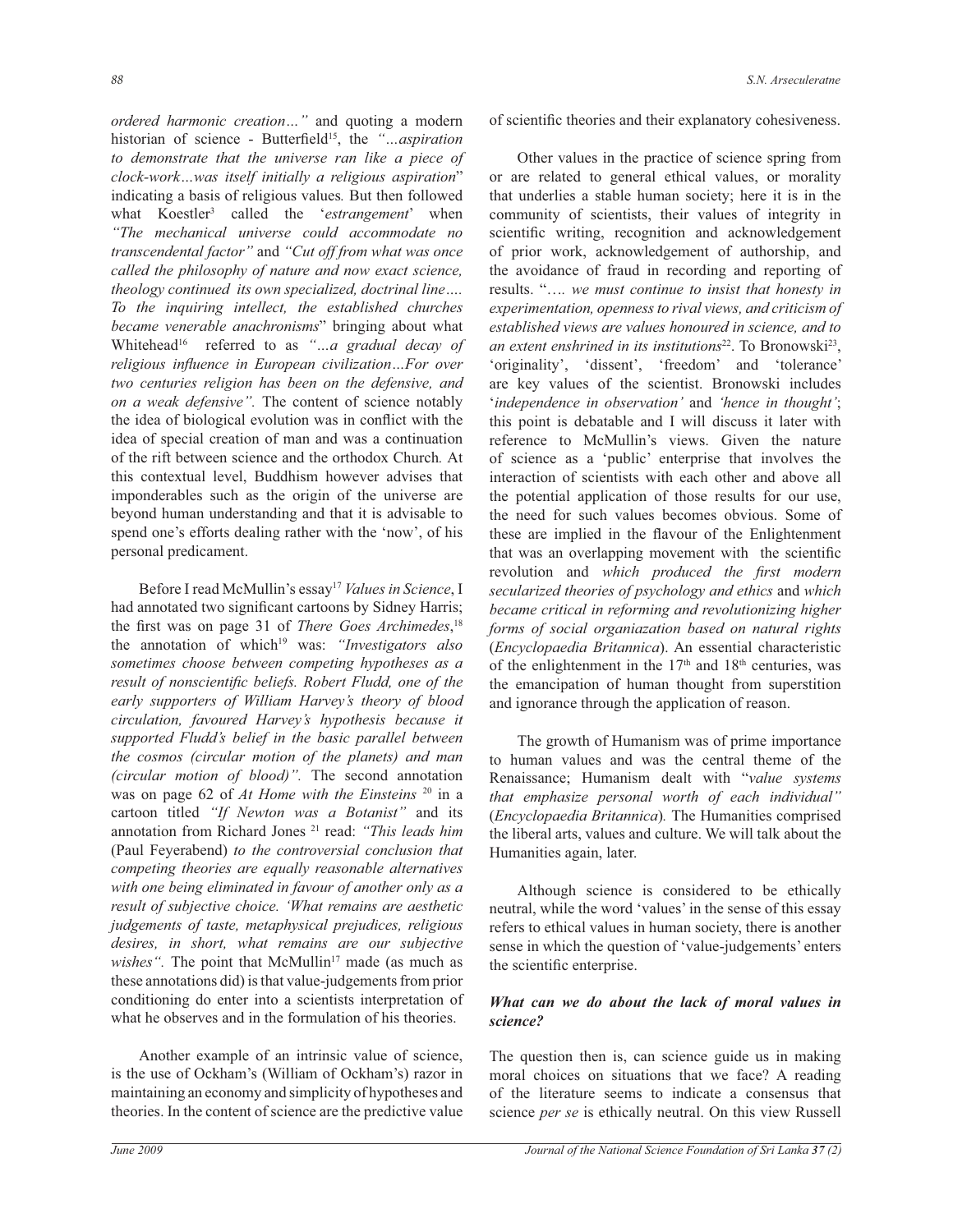wrote <sup>24</sup> "Questions as to 'values' – that is to say, as to *what is good or bad on its own account, independently of its effects – lie outside the domain of science, as the defenders of religion emphatically assert";* "*The sort of questions that science can answer are those that can be answered or "validated by empirical experience"* <sup>12</sup> which the ultimate questions don't lend themselves to*.*  A useful guideline was stated by Hempel <sup>4</sup> **; "***It was Max Weber, I believe, who expressed essentially the same idea by remarking that science is like a map; it can tell us how to get to a given place, but it cannot tell us where to go*". Take three examples of situations that demand moral choices and to which Weber's comment is relevant.

 First, the decision to use the atomic bomb on Japan to end World War II. Science and then its derivative technology had provided the material and the methods, and data on the consequences of its use, but the choice of its use, to drop or not drop the bomb, was essentially a military decision that should have had a large overlay of moral or ethical choice of the politicians, noting also that scientists including Robert Oppenheimer were on the Manhattan Project that developed the first atomic bomb. Prominent scientists including Einstein had of course earlier advised the US President of the impending danger of the Nazi development of atomic power for military purposes but after the event of the bombing of Japan and the unfolding of the horror of the devastation, united to condemn its use, on moral grounds. Medawar<sup>12</sup> quoted a former editor of the *London Sunday Express*  who wrote *"Science gave us the Great War",* adding that it was *"blaming the weapon for the crime"* and perhaps blaming science for *"nationalism, bungling politicians and ambitious generals…."* on whom the blame, at least the greater part of it, should squarely be laid. In this instance, the content of science gave us the knowledge of the methods for the exploitation of nuclear power, as well as the biological consequences of a fall-out, the content that should guide, as Max Weber said, moral decisions on the use of nuclear power.

 Take another example, the dilemma of whether to continue or discontinue life support for a patient who is in the terminal stages of an incurable illness. The medical facts provided by science are known; but the moral choice rests on the patient's relatives, and may be culturally determined. Another example is the use of a heart from a recently-dead person, for transplantation; the story that I was told was that "….the donor was a young black man who had met with a road accident the previous day. It was….in the mortuary of the Grote Schuur. Two black women, the mother and sister of the donor were confronting a white-coated white man. The women had just been told that they could remove the

body for the funeral, but they were disturbed for they were wondering, what was the use of a body without the heart?". Apparently heart transplantation was making hardly any progress in Japan, as donors were very scarce, for families were of the opinion that bodies without hearts were pretty useless: "….*up until 1997, Japan resisted the idea that brain death represents the end of a person's life. The usual explanation for this unusual standpoint – which effectively ruled out heart transplantation in Japan for almost three decades – has been that many Japanese believe that a person's body may be inhabited by a soul even after death, and do not like the thought of a family member's dead body being 'invaded' for the removal of organs or tissues*" <sup>25</sup>. I would assume that the situation would be different in other countries and this emphasizes the point that the science and technology of heart transplantation has little or nothing to do with the moral choices involving organ donation and acceptance. In other words, the scientific basis of transplantation was similar in both Africa-Japan and in the West although ethical considerations were different in these two culturally different contexts, underlining the reality of cultural relativism of medical ethics<sup>26</sup>.

 There are other areas such as the injudicious use chemical knowledge for the manufacture of agrochemicals, the misuse of which by commercial vested interests, or as Medawar claimed of nineteenth century *"laissez-faire capitalism and the philosophy of commercial advantage"* as having caused the despoilation and pollution of the nineteenth-century countryside, and ignorant and greedy lay-people can cause degradation of the environment causing the "*Silent Spring*" of Rachel Carson.

 *"….a moment's reflection shows that the problems that need to be dealt with are not straightforward technological questions but intricate complexes of technological and moral issues"* <sup>4</sup> . It becomes irrational therefore to lay the blame for these adverse situations primarily on science as science, or on scientists as scientists. On the other hand it is possible that the isolation of science is heightened by the arrogance of some scientists in their ignorance of the limitations of science, who regard it as the only valid basis of our actions. As Medawar said <sup>12</sup> : *"The existence of a limit to science is, however, made clear by its inability to answer child-like elementary questions such as "How did everything begin?, What are we all here for?", and*  "What is the point of living?" and he proceeds to "explain *why science cannot answer these ultimate questions and why no conceivable advance of science could empower it to do so".*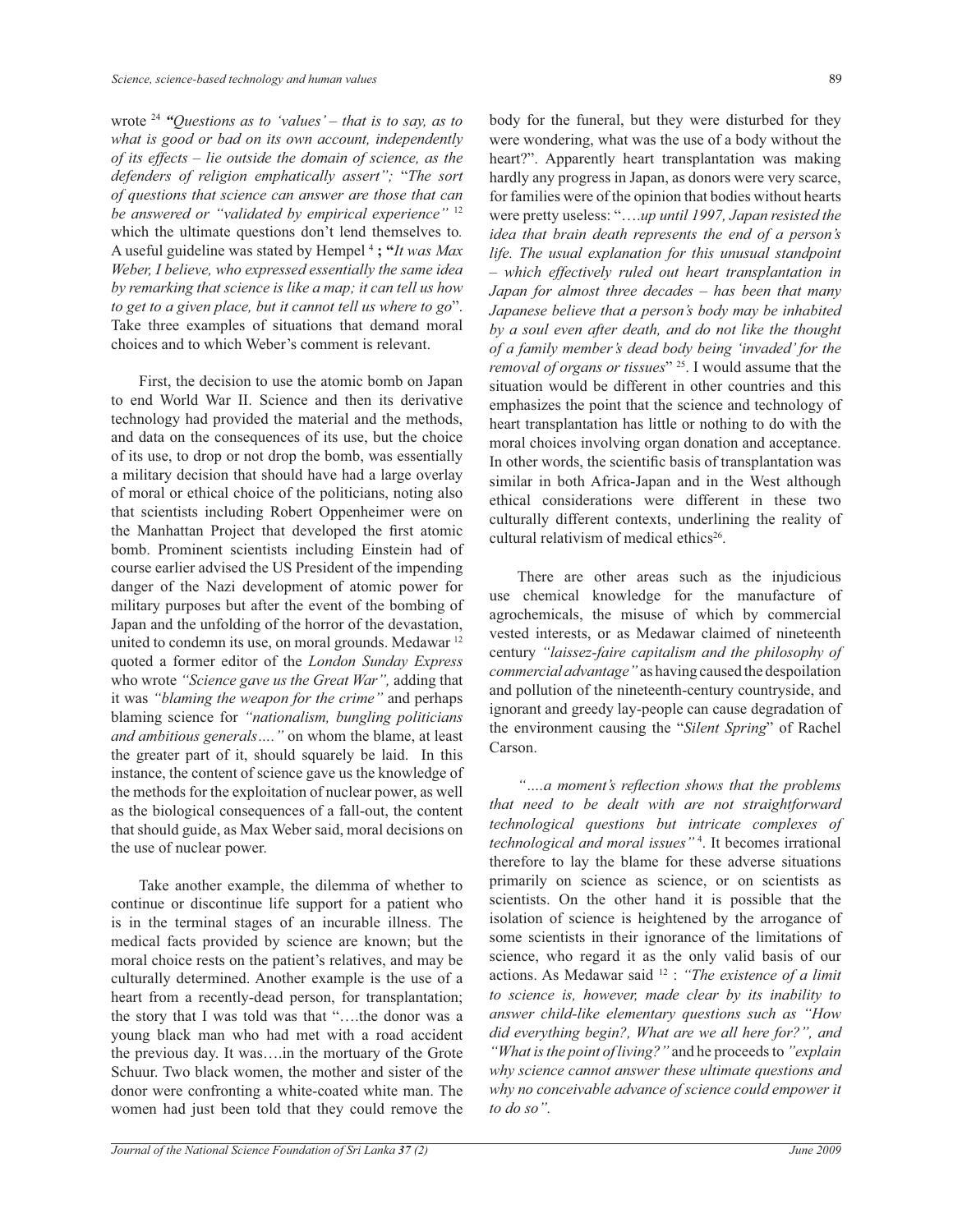The situation that we are faced with is then, as stated by Hempel <sup>4</sup> "…*if science cannot provide us with categorical judgements of value, what then can serve as a source of unconditional valuations? This question may either be understood in a pragmatic sense, as concerned with the sources from which human beings do in fact obtain their basic values. …..What science can provide is a test of an assertion of a relationship between a cause and an effect, such as between a drug and its alleged therapeutic effect, but cannot provide a test of a relationship that involves terms of moral discourse – such as good, better, ought to".* Hempel <sup>4</sup> used the example of *morphine that will ease the pain from an incurable illness; that is knowledge acquired through the pharmacology of morphine, but pharmacology does not help us to decide whether it is 'good' to "prolong the patient' s life, if also his suffering" .* Cultural relativism is involved in the question of euthanasia; it involves the notion that "killing is evil"; all killing is abhorent to a Buddhist while ritual killing is acceptable to votaries of some other religions.

 Again, ''…*categorical judgements of value, then, are not amenable to scientific test* '' <sup>4</sup> . Ultimate questions on what is good, and what is evil that are the substance of meta-ethics, are certainly outside the scope of science. The reality of cultural relativism in ideas on medical ethics<sup>26,27</sup> makes me stress the point repeatedly that we, both medical practitioners and students, urgently need a proper education that sensitizes us to ideas and arguments on both sides of this divide.

 If indeed science cannot answer some ultimate questions about life, then Medawar<sup>12</sup> suggests that it is to *"metaphysics, imaginative literature or religion that we must turn for answers to questions having to do with first and last things".*

 I have argued elsewhere that what appears to be on one side or the other of this divide are really so largely because of our methodological approach to their study and not to an intrinsic difference in their content. This view implies that an eclectic education is urgently needed to minimize this polarization. What needs to be done is the promotion of a broad-based education that bridges the gulf between the sciences and the humanities that exists in our country's education. Some of us are aware of the sort of eclectic education that is found in the US and to quote Feigl<sup>2</sup> again, he refers to progressivism or reconstructionism in American education that synthesizes "*the scientific attitude with an active interest in the whole scale of human values".* 

 Conversely are situations in which ethical considerations can guide the scientist, as Professor Premasiri pointed out, in experimentation on animals. There are now such guide-lines from WHO as much as there are those that deal with experimentation on humans, such as the Nuremberg Code that was prompted and formulated after the tragic Nazi experiments on humans during World War II.

## *The Two-Cultures*

It seems to me that some of these statements on science and ethical values bear heavily on the Two-Culture debate - on the gulf between the sciences and the humanities that deal with the liberal arts, values and culture. You'd recall my recollection of Wilson's comment<sup>14</sup>: "*Since the decline of the enlightenment in the 18th century, Western scholars have steadfastly partitioned knowledge into three great branches: the natural sciences, the social sciences and the humanities. They have also assumed that the line between the natural sciences on one side ('science') and the humanities and more humanistic social sciences on the other side is a permanent epistemological discontinuity*". Koestler<sup>3</sup> noted that in the "*index to the six-hundred odd pages of Arnold Toynbee's A Study of History, (abridged version), the names of Copernicus, Galileo, Descartes and Newton do not occur".*

## *Is there a divide between the Two Cultures?*

As discussed earlier<sup>28</sup>, a large part of the seeming divide between these two areas of intellectual activity is artefactual arising from differences in investigative approaches and methodologies; similarly Wilson wrote:<sup>14</sup> "…*the divide is not a fault line, and in fact is not a line at all*", and the '*tools of thought'* as Bateson <sup>29</sup> expressively worded it, on each side of the divide, can be used to explore the content of either the sciences or the humanities. I can think of no better example than the work of Andrew Newberg *et al*. <sup>30</sup> who demonstrated through sophisticated brain scans (belonging to hard-core science) that mental activities that hitherto lay squarely in the province of the humanities, such as the existence of a soul and belief in a god, have a physical-biological basis that is amenable to neuro-scientific exploration. As illustrations of these trends, Moss <sup>31</sup> in an essay in the same publication of the New York Academy of Sciences that included Wilson's essay, wrote: "*Neurobiology will inform and redefine psychology. Evolutionary theory, cognitive neuroscience, and information theory will have an impact on sociology, economics, history, literature and art".*

#### *The core of the division that yet seems to exist*

Following my view of the Two-Cultures, that approaches and methodology can blurr the apparent divide, there yet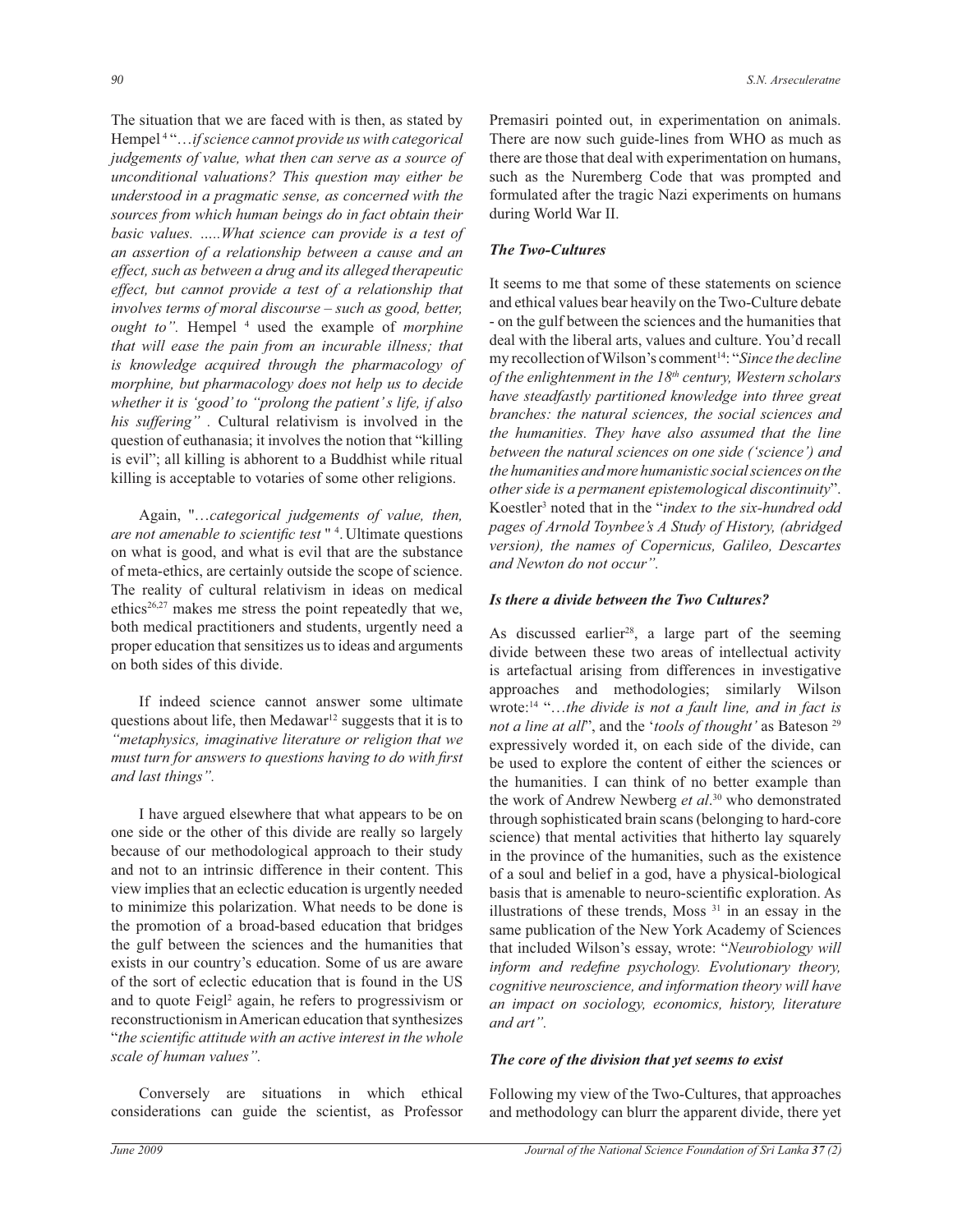seem to be areas that still do not fall within both spheres and the problem, posed by Johannes Muller, quoted by Stone<sup>32</sup> still remains; *"Johannes Muller (1801-58), the great German physiologist, suggested a compromise widely accepted, i.e., that there are two sorts of living phenomena; one the result of physico-chemical causes and amenable to experimental inquiry, the other explainable only by the action of a vital principle and outside the domain of science"; "…the old explanations, with all their arbitrariness and patchiness, answered the question after 'the meaning of life' whereas the new explanations, with all their precision, made the question of meaning itself meaningless*" <sup>3</sup> .

#### *What can education do to bridge the divide?*

While these new trends in science and education are proceeding apace towards a synthesis in the West, it is depressing to note, as Douglas King (a commentator on education in Sri Lanka) wrote (*The Island*, 15 June 2005, page 11); "Education: Let's get our priorities right": *"Let us welcome ICT (Information and Communication Technology) but first let us get our priorities right*" and I think, the elimination of our Two-Culture divide and the meaningless streaming in our education into the sciences on one side and the so-called arts subjects on the other, is certainly one of the priorities that our educational pundits have never considered; I have discussed this earlier, that our narrow educational perspectives are primarily responsible for this artificial division. Even in countries such as the US where education is far more eclectic, discussions have taken place on this unfortunate dichotomy. *"We need especially to develop the ability to estimate rationally and to choose between alternate courses of action….we need the humility to admit that we will not find any absolute answers or permanent solutions….we must find ways to judge these solutions as parts of a more comprehensive social system in which they must be compatible… No longer should we do something – whether in the civilian sphere or the military – just because we can*….." and that we "*will have to be broadly knowledgeable in order to deal with system problems in which the economic, ecological, esthetic, social and other human aspects may be as crucial as the technical issues, perhaps sometimes even more important*" <sup>33</sup> .

 The ablation of this artificial divide appears to be the only solution, as Feigl <sup>2</sup> has cogently argued; "*There is an important common element in mature thinking (as we find it in science) and mature social action (as we find it in democracy): progress arises out of the peaceful competition of ideas as they are put to the inter-subjective test. Cooperative planning on the basis of the best and fullest knowledge available is the only path left to an* 

*awakened humanity that has embarked on the adventure of science and civilization*", while Bateson <sup>29</sup> argued: *"I felt that if they were going to be doctors (medical doctors) of the human soul, they should have at last a foot on each side of the ancient arguments. They should be familiar with the central ideas of both religion and science"*

 I firmly believe that it is only an eclectic, meaningful education that can enable us to achieve, in the words of J.D. Bernal, the Marxist scientist: *''the most fundamental task for science''* (which) *''is to help interpret and understand society and its changes and thus to show how best the ethical motivations of mankind might be put to most effective and harmonious use"* <sup>5</sup> . There is one matter that has been insufficiently stressed in this debate of science and values. That meaningful education I spoke of should not be directed only at the scientists, but more intensively on the very people on whom rests the onus for the application of science and technology, viz., the politicians, the administrators, commercial entrepreneurs and the lay people engaged in governance; the scientists have, for too long, been made the scape-goats of the illadvised actions of these categories of people.

## **CONCLUSION**

Two points need emphasis; (1) If general moral-ethical guidelines that are the basis of the social contract in human society are offered to scientists, that guidance should be addressed, not to the scientist as a scientist, but to a scientist as a component of human society; of course, in the ethics of scientific experimentation on humans and animals, the scientist must be advised as a scientist; (2) How does this topic – science and human values – relate to our educational efforts? It does so through the second part of my argument, that is the integration of science with the humanities that are the source of the ethical principles and moral decision-making, in western as well as in Asian (or indigenous) cultural and religious literature, about which our scientists including doctors know very little.

## **References**

- 1. Richardson J. (2005). *Paradise Poisoned: Learning About Conflict, Terrorism, and Development From Sri Lanka's Civil Wars.* p. 764. International Centre for Ethnic Studies, Kandy.
- 2. Feigl H. (1988). The scientific outlook: naturalism and humanism. In: *Introductory Readings in the Philosophy of Science* (Eds. E.D. Klemke, R. Hollinger & A.D. Kline). p. 427. Prometheus Books, Buffalo, New York, USA.
- 3. Koestler A. (1959). *The Sleepwalkers*. Penguin Books, London, UK.